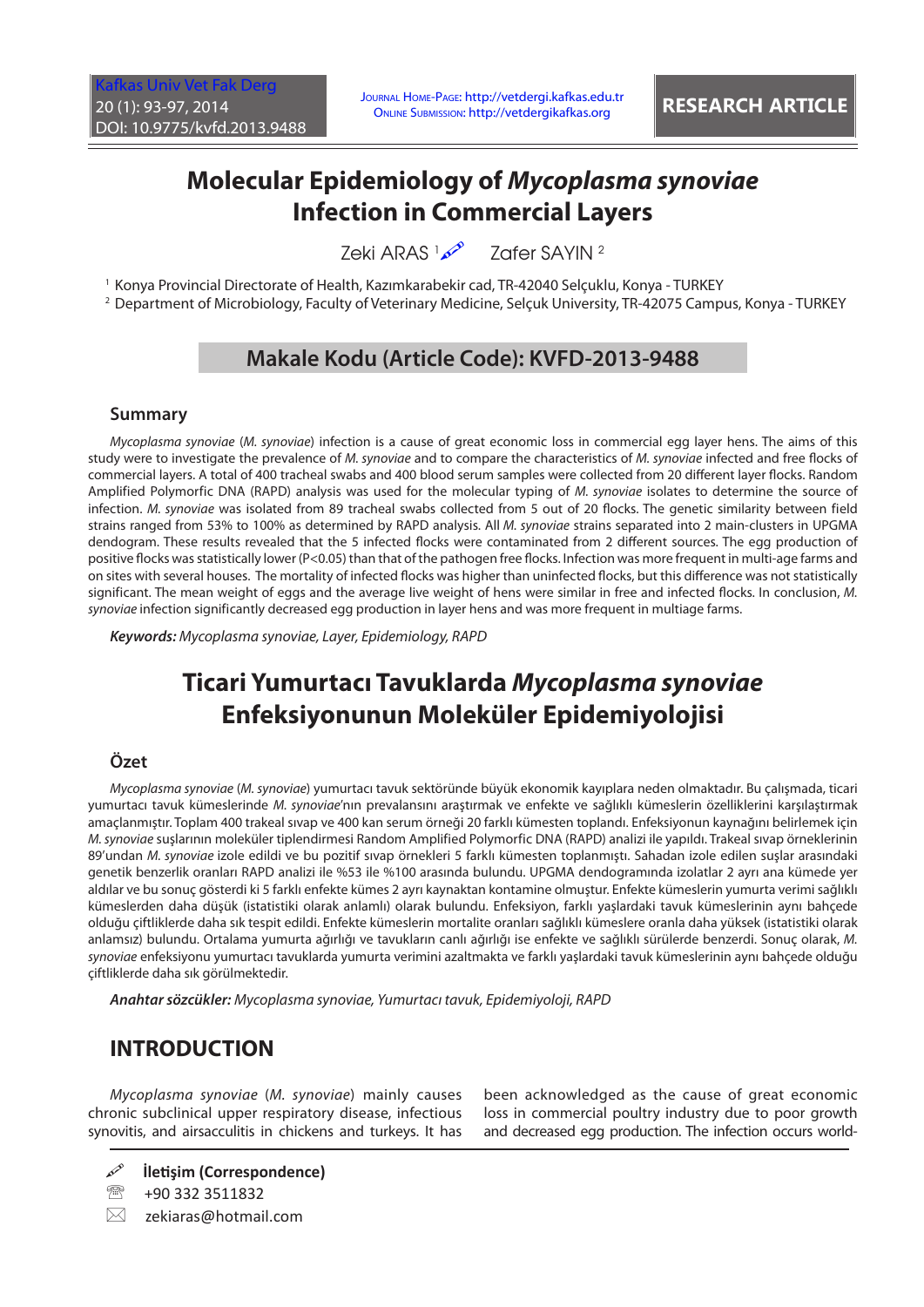wide in commercial egg layers, broilers, and turkeys. The disease may be transmitted either vertically through the eggs, or horizontally, often by direct contact between contaminated materials and susceptible animals [\[1\].](#page-4-0)

The diagnosis of *M. synoviae* infection has traditionally been carried out by serological procedures and isolation of the causative organism  $[1,2]$ . The polymerase chain reaction (PCR) is an alternative to bacteriological isolation for diagnosis of avian mycoplasmosis. It is a rapid, highly sensitive, very specific and inexpensive technique to detect *M. synoviae* DNA [\[3](#page-4-0)-[7\]](#page-4-0). *M. synoviae* PCR assays have been based on the 16S rRNA gen[e \[3,4,6\] a](#page-4-0)nd *VlhA* haemagglutinin gene [\[5,7,8\].](#page-4-0)

Molecular typing of bacteria is an important tool for determining the source of an infection, for recognizing outbreaks, monitoring vaccination programs, and determining the relationships amongst strains isolated from neighboring flocks. Random amplified polymorphic DNA (RAPD) assay was first described in 1990 as a means of genotyping microorganisms  $[9]$  and has been employed for the molecular typing of *M. synoviae* isolates [10,11].

There are few studies that have attempted to characterise *M. synoviae* infected flocks and it has been reported that *M. synoviae* infection does not statistically effect egg production  $[11,12]$ , egg quality  $[13]$  or the mortality  $[11]$  of the birds. However, there is no information concerning the effect of Turkish strains of *M. synoviae* on egg production, egg quality or mortality of hens.

The aims of this study were to investigate the prevalence of *M. synoviae* and to compare the characteristics of *M. synoviae* infected and free flocks in commercial egg layers. The characteristics determined were egg production, egg weight, live weights and mortality rates of the hens. Additionally, an RAPD based method was used to type the *M. synoviae* isolates to detect possible routes of contaminations.

## **MATERIAL and METHODS**

#### *Study Sample*

Tracheal swabs and blood serum samples were collected from 20 different commercial egg laying flocks in the Konya region of Turkey during the later six months of 2010. As the farms of the main egg production companies in Turkey are located in the Konya region and contain more than 8 millions laying hens in 2010, it is an important city for poultry sector of Turkey. Twenty tracheal swabs were randomly collected from each flock and were transported in Frey's medium to the laboratory for *M. synoviae* isolation. A flock was considered *M. synoviae* positive if at least one tracheal swab yielded *M. synoviae*. Additionally, 20 blood serum samples were collected from the same layer flocks for serological investigation. Sera were kept in aliquots

at -20°C until analysed. The study protocol was approved by Selcuk University Veterinary Faculty Ethical Committee (2009/49).

Egg production, egg weight, live weight of hens, mortality rate of flocks, and farm characteristics was investigated by questionnaire forms obtained from the farm veterinarians. Flocks were defined as hens of same age group (55-60 weeks) and same origin. All of the 20 flocks visited in this study belonged to different farms located in different parts of the region.

#### *Culture and Identification*

Specimens were cultured using the method described by Frey et al.<sup>[14]</sup>. All tracheal swabs were placed in 2 ml Frey's broth for transport and used for mycoplasma culture. All broths were incubated at 37°C under an atmosphere with 10% CO<sub>2</sub> and subcultured onto Frey's agar until a color change was observed. Isolates were identified according to a *M. synoviae* specific Multiplex PCR assa[y \[4\].](#page-4-0)

#### *DNA Extraction*

*M. synoviae* sample and reference (*M. synoviae* WVU 1853) strains were grown in Frey's broth. DNA was extracted using the protocol provided in Promega Wizard Genomic DNA purification Kit (Cat No: A1120). DNA concentration was determined spectrophotometrically (Eppendorf, Model 6131, Germany) by absorbance readings at 260 and 280 nm. The samples were stored at -20°C until used as templates for amplification.

#### *Identification of M. Synoviae by Multiplex PCR Assay*

*M. synoviae* and *M. gallisepticum* specific primer pairs were used in PCR, as described by Wang et al.<sup>[4]</sup>. The sequence of forward primer was 5'- GAA GCA AAT AGT GAT ATC A -3' and reverse primer was 5'- GTC GTC TCG AAG TTA ACA A -3' for *M. synoviae*. The sequence of *M. gallisepticum*  specific forward and reverse primer pairs were 5'-GGA TCC CAT CTC GAC CAG GAG AAA A-3' and 5'-CTT TCA ATC AGT GAG TAA CTG ATG A-3', respectively. PCR was performed as previously described [\[4\].](#page-4-0)

#### *RAPD Genotyping*

Three *M. synoviae* clones per infected flock were analyzed by RAPD analysis. This analysis was performed as described by Geary et al.<sup>[15]</sup>. The 1254 primer (5'-CCG CAGCCAA-3') coupled with the 1281 primer (5'-AACGC GCAAC-3') were used in assay and obtained from IDT Technologies, USA.

#### *Computer Analysis of RAPD Patterns*

All fragments were compared on the same gel. Each band was treated on gel and was scored as 1 (when present) or 0 (when absent). These data matrices were recorded to the software program of PubMLST data analysis *(http://*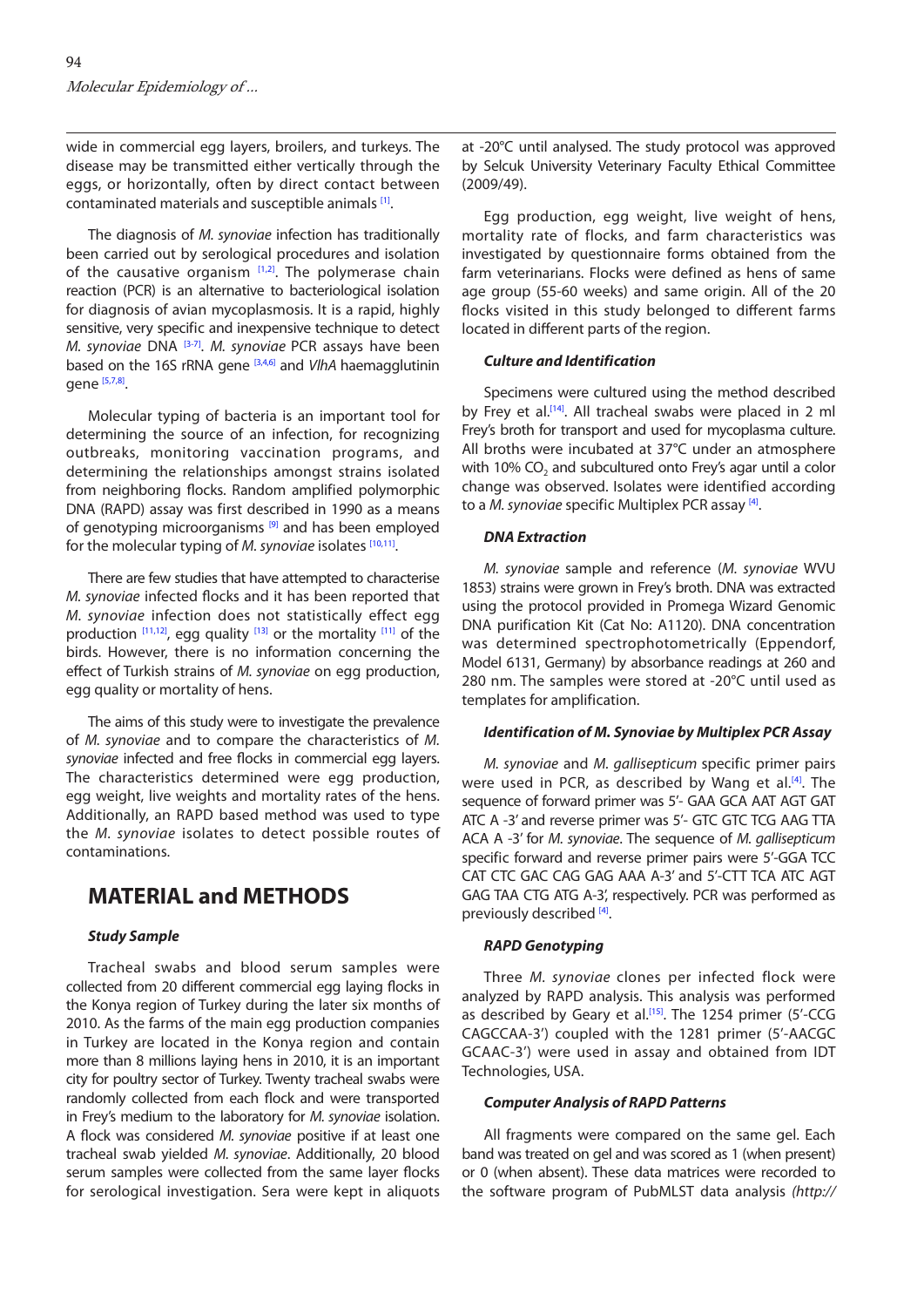<span id="page-2-0"></span>*pubmlst.org/)*, and then obtained Unweighted Pair Group Method with Arithmetic Means (UPGMA) dendogram. Additionally, the genetic diversity for the bacteria was calculated according to Nei and Li  $^{[16]}$ . Similarity index between pairs of strains were calculated with the following formula: F=2NAB/NA+NB, where NA and NB are the number of fragments in strains A and B, respectively, and NAB is the number of fragments in strains A that match fragments in strain B.

#### *Hunter and Gaston's Index*

The discriminatory power of RAPD assay was evaluated by the Gaston and Hunter's index  $D^{[17]}$  which is calculated according to the following equation:

$$
D = 1 - \frac{1}{N(N-1)} \sum_{j=1}^{S} n_j (n_j - 1)
$$

Where *N* is the total number of strains, s is the total number of types described, and *n*j is the number of strains belonging to the j-th type. An index higher than 0.90 indicates that the typing system is discriminates and can be used as epidemiological typing system.

The reproducibility of the PCR products was tested by interassay analysis of five isolates randomly chosen. The same five isolates were tested for five consecutive days during the interassay analysis.

#### *Rapid Serum Agglutination Test (RSAT)*

*M. synoviae* RSAT antigen was provided from Pendik Veterinary Control and Research Institute, Turkey. RSAT was performed according to procedures described by Kleven and Ferguson-Noel  $[1]$ . Briefly, an equal volume (30 *μ*l) of the antigen and serum was mixed on a clean glass slide and shaken gently. Formation of agglutination was accepted as a positive result.

#### *Statistical Test*

Chi-square test was used to compare the distributions of *M. synoviae* infected or free flocks according to flock characteristics. A significance level of 5% was used. The statistical analyses were performed using SPSS software version 12.

### **RESULTS**

*M. synoviae* was isolated from 89 tracheal swabs which were collected from 5 (25%) out of 20 flocks. Three hundred and eleven of the tracheal swabs from remaning 15 (75%) flocks were bacteriologically negative. A total of 89 *M. synoviae* strains gave 207 bp *M. synoviae* specific bands but *M. gallisepticum* was not detected by Multiplex PCR.

Of the 400 sera examinated in this study, 90 (22.5%) were found to be positive for *M. synoviae* antibodies by RSAT. These 90 positive sera were collected from the 5 flocks that were bacteriologically positive. The 5 *M. synoviae* positive flocks were examined for other viral and bacterial diseases, but no disease was detected in these flocks.

The mean size of flocks was 26.375 hens. Three out of 20 flocks were kept in a one-house farm, 6 flocks in twohouse farms, 3 flocks in three-house farms and 8 flocks in more than 3 house farms. Ten of 20 farms harboured hens of multiple ages. The five infected flocks belonged to five different farms which harboured hens of multiple ages.

The mortalities of *M. synoviae* positive or negative flocks were compared and while the mortality of the infected flocks was higher (2.80%) than that of the uninfected flocks (2.62%), this difference was not statistically significant.

The number of eggs per hen produced by the positive flocks (222.5) was statistically lower than the number produced in free flocks (242.4, *P*<0.05). The age of the infected flocks was 56-58 weeks. The mean weight of eggs and the average live weight of the hens were similar in the free and infected flocks at 63.8/62.9 g and 1803.4/1805 g, respectively *(Table 1)*. These differences were not statistically significant.

For each positive flock, three different *M. synoviae*

| Table 1. Characteristics of M. synoviae infected and free flocks     |             |                                |                                |                         |                                  |                                     |                                           |                                |
|----------------------------------------------------------------------|-------------|--------------------------------|--------------------------------|-------------------------|----------------------------------|-------------------------------------|-------------------------------------------|--------------------------------|
| Tablo 1. M. synoviae ile enfekte ve sağlıklı sürülere ait özellikler |             |                                |                                |                         |                                  |                                     |                                           |                                |
| <b>Flocks</b>                                                        | $\mathbf n$ | <b>Positive</b><br><b>Swap</b> | <b>Positive</b><br><b>Sera</b> | <b>Mortality</b><br>(%) | <b>Eggs</b><br><b>Production</b> | <b>Mean Weight of</b><br>Eggs $(g)$ | <b>Average Live</b><br>Weight of Hens (g) | <b>RAPD</b><br><b>Profiles</b> |
| Infected flock 1                                                     | 20          | 20                             | 20                             | 3.20                    | 218.7                            | 62.3                                | 1825                                      | $A^{\prime}$                   |
| Infected flock 2                                                     | 20          | 16                             | 16                             | 3.04                    | 228.9                            | 61.8                                | 1850.2                                    | $A^{\prime}$                   |
| Infected flock 3                                                     | 20          | 20                             | 20                             | 2.52                    | 212.3                            | 62.8                                | 1792.6                                    | $A^{\prime}$                   |
| Infected flock 4                                                     | 20          | 18                             | 19                             | 2.40                    | 223.3                            | 64.1                                | 1772.2                                    | B'                             |
| Infected flock 5                                                     | 20          | 15                             | 15                             | 2.81                    | 229.3                            | 63.5                                | 1785                                      | B'                             |
| Free flocks (n:15)                                                   | 300         | $\overline{0}$                 | $\Omega$                       | 2.62                    | 242.4                            | 63.8                                | 1803.4                                    |                                |
| $n:$ number of sampled hens ( $n:$ örneklenen tavuk sayısı)          |             |                                |                                |                         |                                  |                                     |                                           |                                |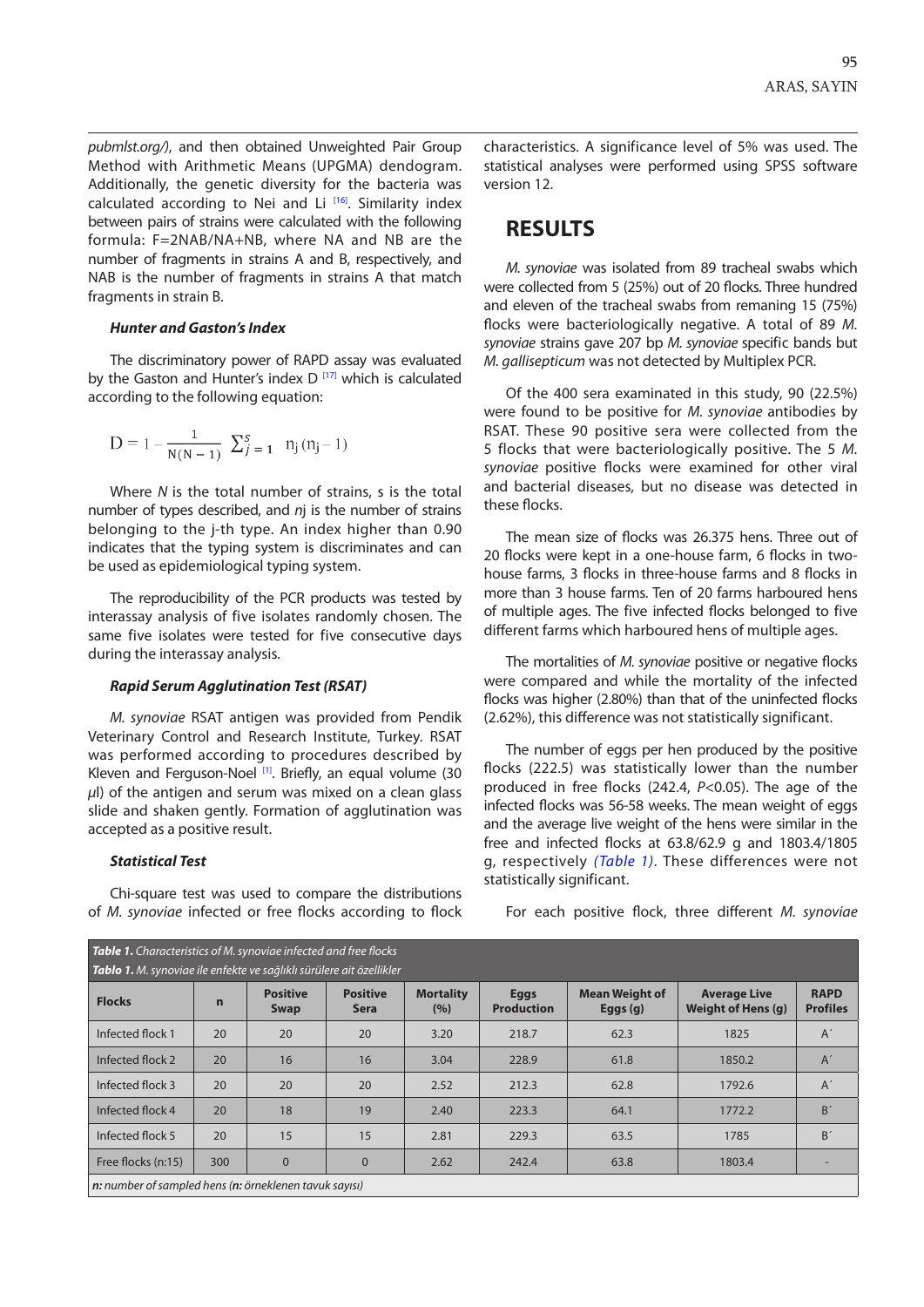<span id="page-3-0"></span>

clones could be typed by RAPD and typeability of assay was found 100%. The reproducibility and discriminatory power index (Gaston and Hunter's index) for RAPD were 100% and 0.90, respectively. Using the RAPD assay 7 different patterns were obtained from the 15 *M. synoviae* clones. The genetic similarity between strains was calculated to range from 53% to 100%, according to Nei and Li <sup>[\[16\]](#page-4-0)</sup>. The UPGMA dendogram is shown in *Fig. 1* and all *M. synoviae*  clones were placed in 2 main separate clusters (A and B profiles). The reference strain (*M. synoviae* WVU 1853) and 9 of the field isolates made up the A´ cluster while the other 6 field clones formed cluster B´. The source of *M. synoviae*  field isolates which were separated in cluster A´ and B´ are shown on *[Table 1](#page-2-0)*.

### **DISCUSSION**

In the present study *M. synoviae* and specific antibodies were detected by culture and serological examination, respectively, in 5 (25%) of the 20 flocks examined. However, this is in sharp contrast to the incidence of *M. synoviae* infection in commercial flocks in Australia, France and Brazil  $[6,11,13]$  where the reported infection rates are 69%. 68% and 72.7%, respectively.

Serological tests are widely used to identify infected flocks, but cross-reaction with *M. gallisepticum* and other nonspecific reactions may occur. Reactors are confirmed as

positive by isolation and identification of the organism [1]. In this study, 90 of 400 serum samples were found to be *M. synoviae* positive by RSAT, which was also confirmed by culture. This result indicates that RSAT can be used for the diagnosis of subclinical *M. synoviae* infection. Indeed RSAT is recommended as a screening test for poultry flocks by the Turkish Ministry of Agriculture.

In this study, the characteristics of *M. synoviae* infected and free flocks of commercial egg layers were compared. The characteristics examined were egg production, egg weight, live weight of the hens and their mortality rate. Few studies have investigated the effect of *M. synoviae* infection on egg laying and found no significant association between egg production and naturally infection with *M. synoviae* <sup>[\[11,12,18\].](#page-4-0) In contrast, we found that the number</sup> of eggs per hen was statistically lower in *M. synoviae* infected flocks. The mean weight of eggs and the mean live weight of hens were found similar in free and infected flocks. These differences were also not statistically significant.

The mortality rate of *M. synoviae* positive or negative flocks was compared and it was found that although the mortality of the infected flocks was marginally higher than that of the uninfected flocks the difference was not statistically significant. Similar results have been observed by other researchers  $[11,12]$ . Mohammed et al.<sup>[12]</sup> reported that mortality can be as high as 10% following infection